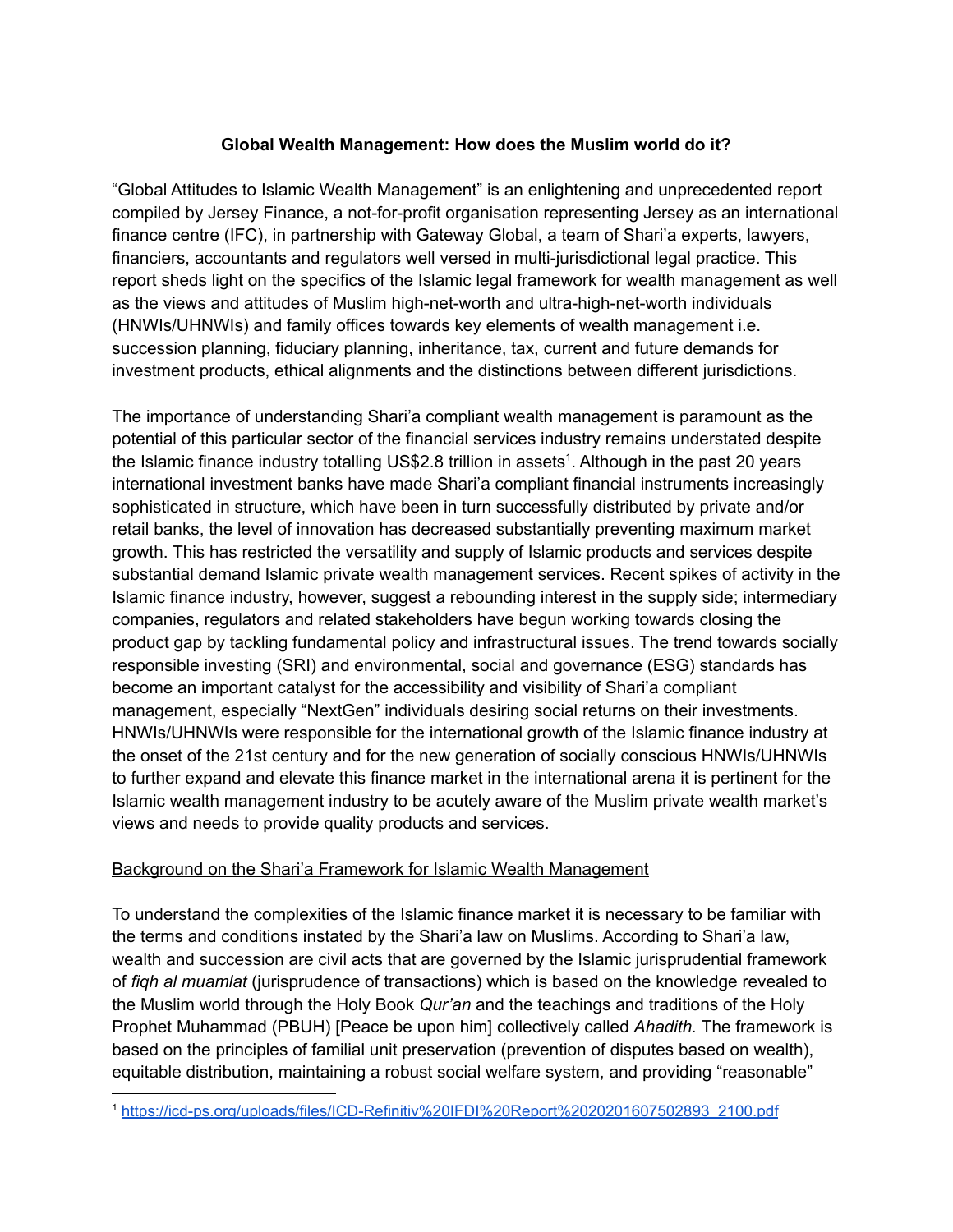leeway for personal decision making regarding one's wealth. In Islam, the quintessential doctrine is that "deeds are based on intentions" which is why spending and giving generously during one's lifetime is encouraged as a prime means for trade and for proper wealth circulation flows within the society to ensure equitable wealth for all. Equality is another crucial element within Shari'a; when a Muslim is to give wealth to an equal class of recipients, for example, one's children, it is obligatory for the value of the gift to be equal unless the giving is based on needs in which case the amount must be exactly the amount that is needed. Based on these principles, Shari'a law outlines specific protocols for wealth transfer as listed below:

- *Faraidh;* inheritance
- *Wassiya*; Property transfer to another as a bequest which does not infringe upon inheritance rights
- *Waqf*; Endowment of an asset for a charitable cause usually under a trust
- *Hiba*; voluntary gift
- *Luqata;* lost property that is found and safely kept for a minimum of three weeks before it becomes permissible for the finder to keep it as their own
- *Umra'ruqa;* property bestowed to another during donor's lifetime to be transferred upon donor's death
- *Zak'ah-* Obligatory annual wealth tax of 2.5% on all Muslims

Muslims are allowed a great deal of agency over their wealth during their lifetime provided they remain within the boundaries of the broad parameters listed previously; however, upon the death of a Muslim, Islam imposes strict terms and conditions for inheritors and their shares in explicit detail to prevent any familial disputes. It is not unheard of for some stakeholders to attempt to bypass certain parameters via legal gambits that may seem Shari'a compliant on the surface level due to which Islamic scholars strictly advise against non-Islamic arbitration.

# Rules for the Islamic Wealth Succession Framework

Unlike the rule of primogeniture whereby the firstborn has the sole right of succession, the Islamic framework for succession stipulates equitable distribution for all family members one may feel obligated to provide for within the fixed quotas stipulated by the *fiqh al muamlat.* According to the *Qur'an (4:11), and (4:12)* succession ratios are as follows:

For male deceased:

- Male relatives to receive twice the portion of female relatives (1 son 1 daughter: ⅔ and ⅓ respectively)
- If only two or more daughters: ⅔ of the total inheritance
- If only one daughter: half of total inheritance
- For parents of deceased with children: <sup>16</sup> to each
- For parents of deceased with siblings: only mother given <sup>16</sup>
- For parents of deceased with no children or siblings: mother inherits ⅓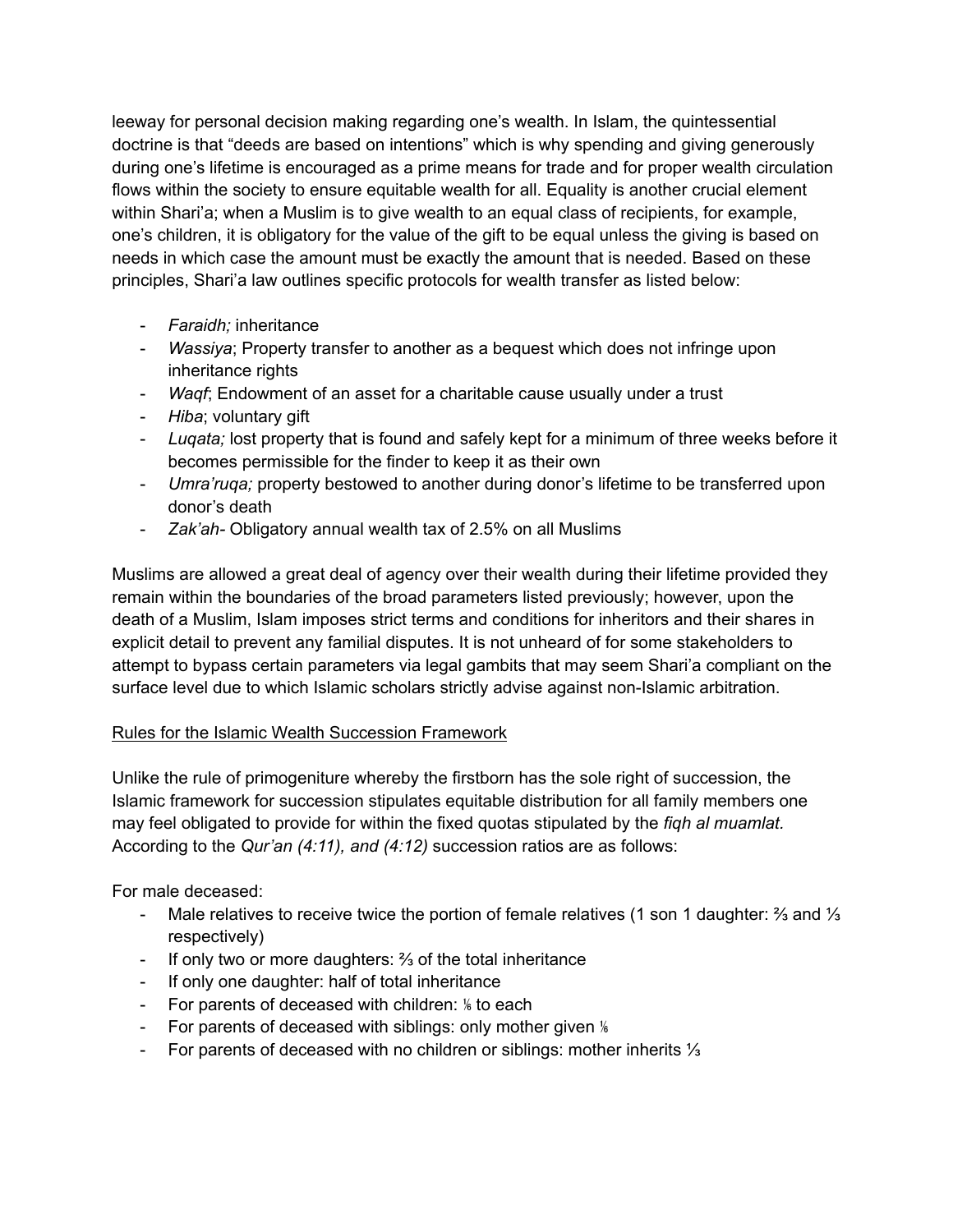For female deceased

- If the deceased has no children then the spouse receives  $\frac{1}{2}$  of the total inheritance
- If the deceased has children, the spouse receives a quarter whilst the children inherit the remaining (in accordance with the 1:2 principle between male and female children mentioned above)

Shares of inheritance are directly proportional to the level of closeness of relatives and their respective financial burdens and as such, each beneficiary's share can be accurately calculated based on the number of relatives surviving the deceased. As a general rule, only the parents, spouses, and children are entitled to primary shares however progressively distant relativism such as uncles, grandparents, cousins etc., can be given due shares if the deceased does not have any of the first class of relatives. The deceased's siblings will only inherit a share of the inheritance if the deceased has neither parents nor children survive them. Overall, shares in inheritance are calculated as fixed fractions of estates and other assets rather than being divided as whole estates or assets per beneficiary. The only time an heir may be denied their inheritance is in the case of them forsaking Islam as their religion or being involved in the murder of the deceased.

The reason for male successors receiving larger shares than their female counterparts is due to the responsibility put on male successors to financially support other members of the family whereas female successors are not promulgated to spend beyond general charity; whatever they wish to give to relatives is considered altruistic giving. When such financial requirement is not imposed then male and female relatives (of the same degree of closeness) inherit equal shares. A Muslim may also wish to leave portions of their wealth for more needy relatives, acquaintances, charities or whosoever provided these portions do not exceed more than ⅓ of their total wealth as *wassiya,* and Shari'a ensures that such allowance is only given off once sufficient wealth for the deceased's dependants has been distributed successfully. In regards to the rights of the spouse, their share of inheritance is comparatively smaller against the majority share they may be entitled to under Western norms but under Shari'a law, there is an additional responsibility thus put on the closest male relative (usually the son shared between the deceased and their spouse) to look after the spouse's needs and financial security. For wives, in particular, the *Qur'an* has ordained a sizable but specific portion as well as shelter and a minimum of one year's worth of maintenance for the wife and her dependants.

### The English Legal Framework and Rules for Wealth Management

It is quite interesting to note that Shari'a law and English law are quite compatible, with English law being amongst the most preferred choice of law for Muslims for contracts and financing structures. In OECD countries and IFCs like Jersey, English law also presents itself as a solid standard for inheritance and succession. The report explains that Jersey's law is a highly sophisticated legal system with several similar points with English law. High net worth families therefore often set up their holding companies in such jurisdictions as they can simultaneously benefit from English law as the governing law to gain contracts related to positive revenue from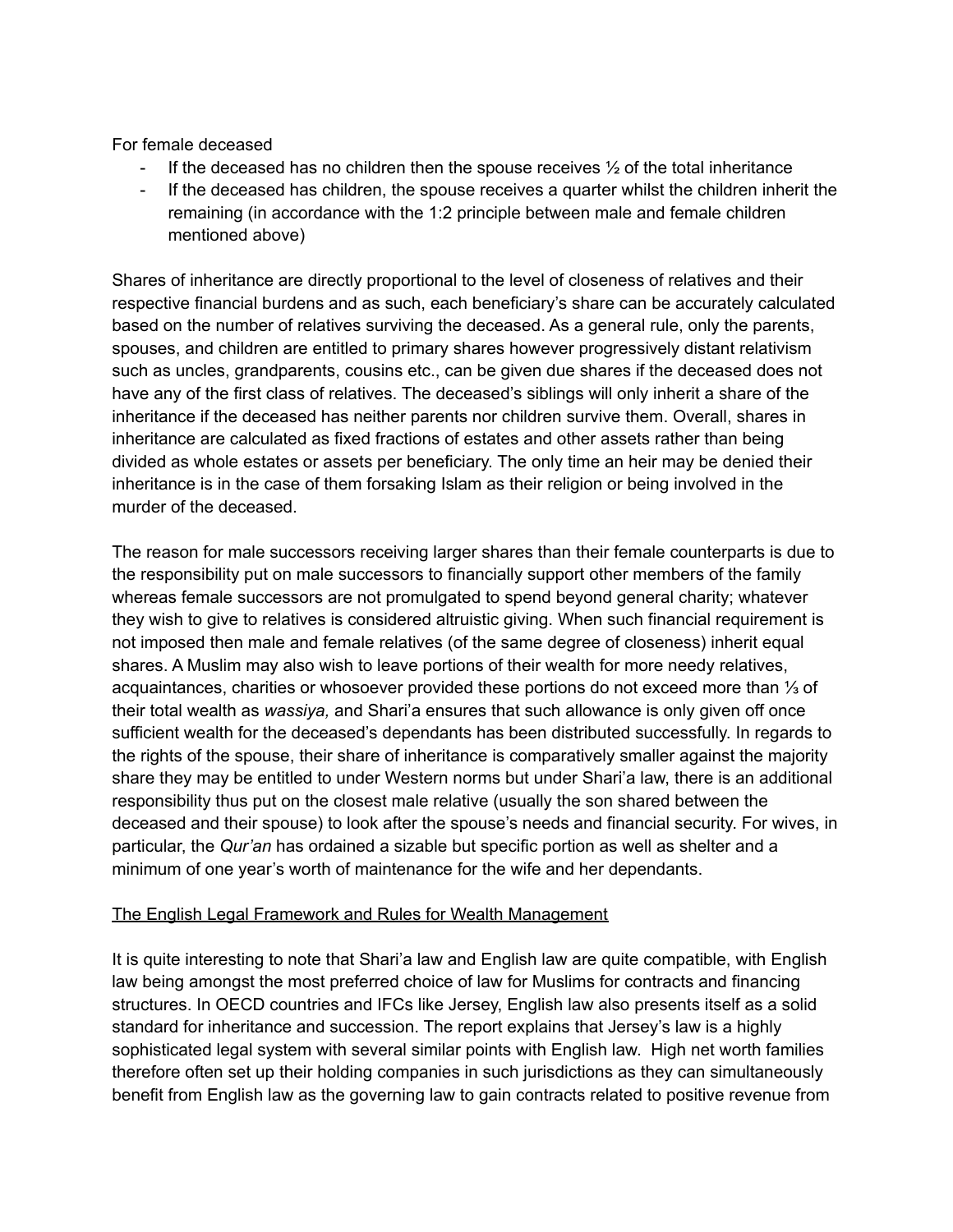investments in other jurisdictions. Be that as it may, many Muslim HNWI/UHNWIs are careful when it comes to tax and succession structure in IFCs because in Jersey, for example, probate procedures vary significantly from the United Kingdom and there are no death duties, estate duty, inheritance tax or capital gains tax that is payable which is why Muslim family offices must take niche legal and tax advice from their jurisdiction before they move on to establishing holding companies and other such investment vehicles. Furthermore, although the English law stipulates that, when a deceased has passed away intestate (without a will) then the surviving spouse must receive the first 270,000 euros of the deceased's assets and belongings, excluding the deceased's monetary assets, whilst the remaining capital is equally divided between the children regardless of gender with parents not receiving anything unless there is no spouse/child left behind by the deceased. Such conditions are against the Islamic principles of inheritance but since English law allows full-fledged testamentary freedom, Muslim family offices and individuals can prevent the government from dividing assets in a non-Islamic prescribed manner.

Further to this, the regime of Inheritance Tax (IHT) in England also impacts the size of the distributable estate for heirs which is why mitigation of IHT (40% on an estate with a value of more than 325,000 per individual) is integral for succession planning. Lifetime gifting and IHT exemptions, such as spousal exemptions (100% relief), business property relief (50-100% exemption), and agricultural property relief (50-100% exemption) are also often utilised to mitigate IHT. Meanwhile, Jersey has no such IHT but rather stamp duties that are already quite low compared to English IHT. Due to such variations from one jurisdiction to another, it is strongly recommended for clients to take comprehensive legal advice for estate planning for their respective jurisdiction.

The English legal framework constructs several clauses that provide accommodating leeway for Islamic principles of succession and management to function guaranteeing both tax efficiency and legally enforced financial security for vulnerable dependants. The most noteworthy of these arrangements include the Discretionary Trust (DT) and the Flexible Life Interest Trust (FLIT) although their advantages and disadvantages depend on the legal situation.

### Waqf / Trusts

Establishing *awqaf* (plural) is an admirable and very praiseworthy act in the view of Shari'a regardless of whether it is given by the rich or the poor and it need not be solely for charitable purposes provided it brings about a socially beneficial impact. The concept of trusts originated in classical Shari'a law and has been adopted by many, including English trust law with the earliest example being the statutes of endowment of Merton College which was established in 1264 as one of Oxford University's initial colleges. The statutes mentioned are said to be a translation of a *waqf.* As such, even if the English law does not specifically and explicitly cover the conditions of a *waqf,* it can certainly be established under the English trust law preferably by consulting professionals.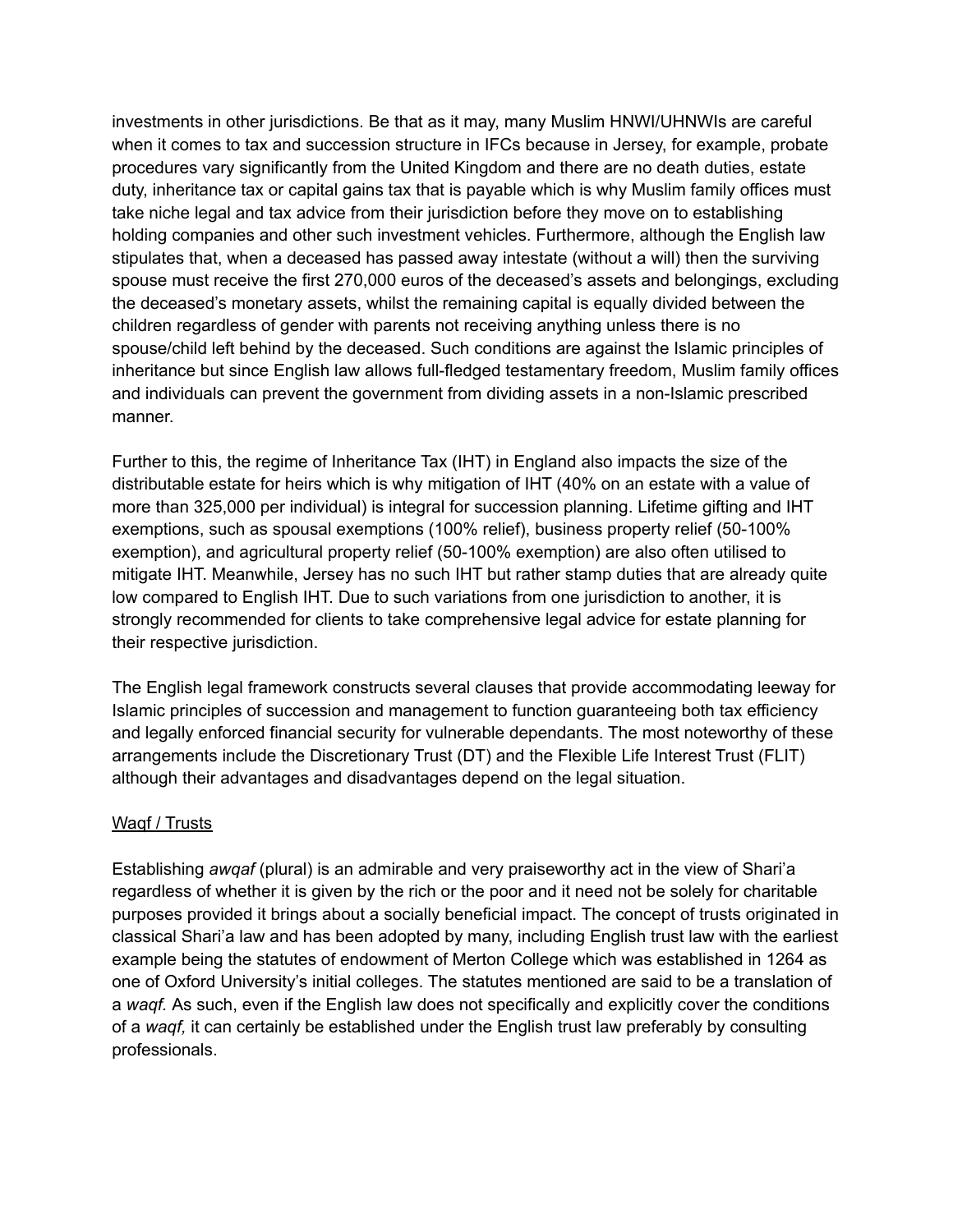# **Foundations**

Although not prevalent in common law systems, the jurisdiction of Jersey is an exception that allows foundations to be an available means for succession planning due to its pluralistic legal system. Foundations are rather corporate in nature as their councils are similar to a board of directors of a company with the difference being that a foundation's board usually consists of family members that are managing the family assets. The corporate appeal to family heads explains the popularity of foundations in the Middle East where IFCs can draft their own foundation laws and own local real estate.

### Research Methodology and Findings

Gateway, on behalf of Jersey Finance, distributed a survey worldwide to gather the views of HNWIs/UHNWIs, family offices and private asset managers on Islamic wealth management between June and July of 2021. The survey consisted of 190 questions regarding 8 Shari'a compliance topics: Asset Classes, Sectors, Jurisdictions, Ethical Alignment, Performance, Tax, Succession Planning and Philanthropy. The survey was closed with a total of 2,048 responses by respondents of 17 different jurisdictions with just over half (51%) domiciled in the UK and one-fifth (21%) from the Gulf Cooperation Council (GCC) countries. The respondents were predominantly (80%) in the 31-60 age bracket with the remaining 20% being above the age of 60. Of these respondents, almost 62% of them represented company treasuries, 32.3% represented multiple individuals' wealth and 5% represented family wealth.

1) Asset Classes and Sectors

In this section, the respondents were questioned on the importance of various asset classes (group of similar financial instruments) for investment decision making currently as well as in 18 months time. The measurement system provided was to allot different asset classes into 4 different classifications; Staples, those classes of high importance as of now and also in the future; Breakout, those classes with low importance as of yet but high return expectations in the future; Abating, classes with high importance as of now but predicted to taper in the future; and Laggards, those financial instruments of low importance now and the future as well.

Real Estate and Infrastructure ranked at the top in the **Staples** category due to stable returns and the asset-backed nature that is crucial for Shari'a compliance and investor security. Venture Capital, Equities, and Cash & Equivalents were also amongst Staples due to large returns and tax relief (the latter depending on different jurisdictions). Only Fixed Income was considered an asset class for the **Breakout** category most likely due to the unsatisfactory yield environment for investors recently. For the **Abating** category, no asset class was mentioned; however, multiple asset classes were put under the **Laggard** category including Structured Products, Commodities, and Crypto& Digital Assets although these classes showed more potential due to some respondents (21%) categorising them in higher categories; Hedge Funds, Art &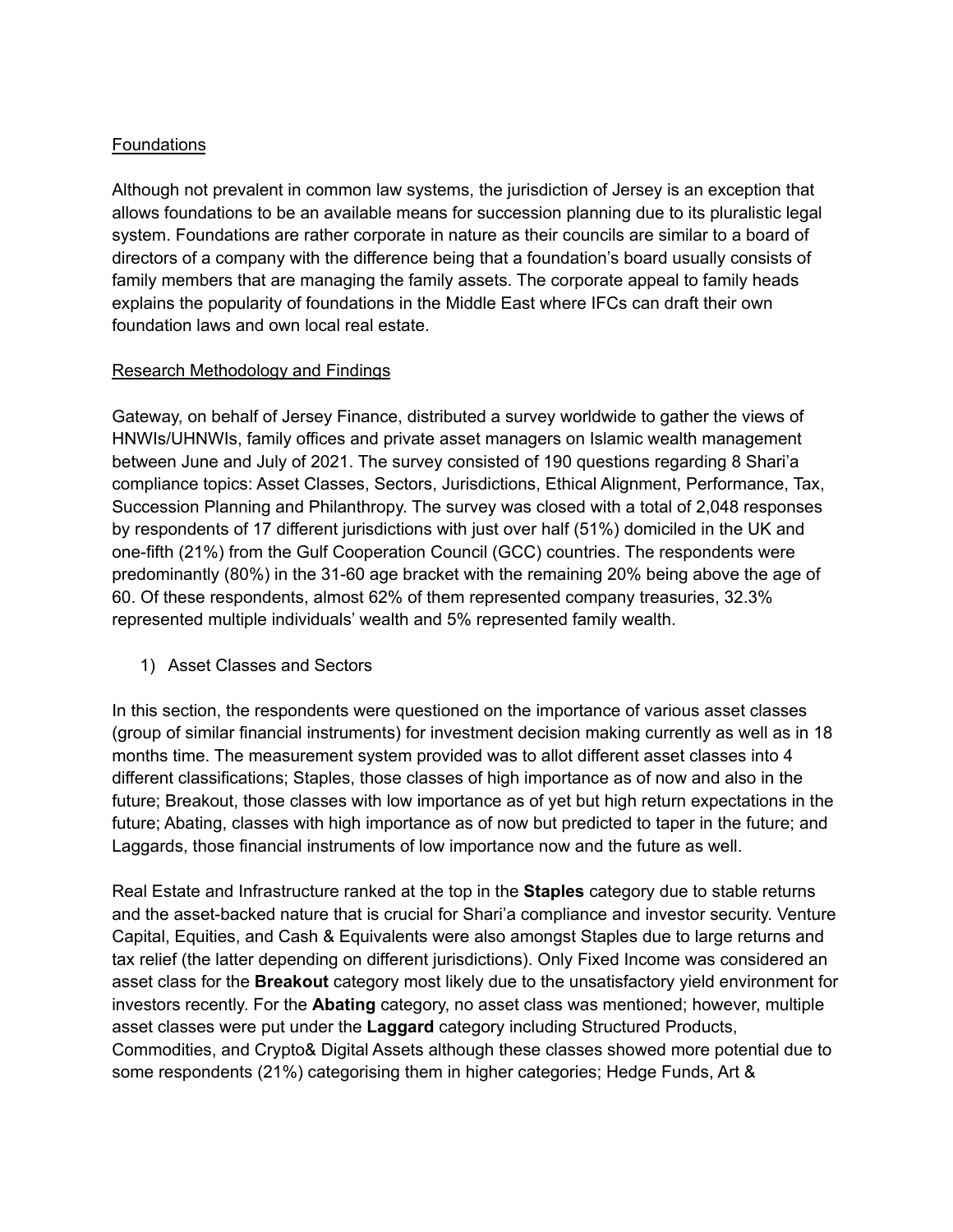Collectibles, Precious Metals and Insurance-Linked Products were more unanimously considered Laggard classes.

Unsurprisingly, Islamic investors remain traditionalist in their investment strategies, relying on the security of returns that heavyweight assets like Real Estate, Equities and Cash Equivalents provide along with their Shari'a compliant asset-backed nature. It also explains investor anxiety regarding less-tangible assets such as Crypto & Digital Assets and Hedge Funds and seemingly non-Shari'a compliant assets such as Insurance Linked Products. Such preferences accurately showcased respondents' risk perceptions as 80% of Muslim investors stated a balanced risk appetite with only 16% choosing risk-taking as their dominant feature (making sure to state that they also wish to incorporate low-risk assets into their strategy). Despite the low-risk preference, the increasing importance of Venture Capital as a Staple notwithstanding the relatively short tenure of the asset class in Islamic markets does highlight the accelerating interest in the digital economy and fintech sector provided they are strict in Shari'a compliance. Furthermore, the survey presented a disparity in opinion towards Crypto & Digital Assets as one-fifth of the respondents did deem the class to be highly important in the future however the 34% of respondents who dubbed it as Laggard pulled the overall view towards the low-importance side; regardless, the potential for this class to transition to the Breakout category remains. Additionally, it was noted that the majority of respondents (81%) favour direct investments by themselves rather than indirect investments which could also explain their risk-averse nature.

## 2) Jurisdictions

In this section, respondents were asked to list the jurisdictions of their current investment activity and to rate these jurisdictions importance now and the predicted importance over the next 18 months; the importance categories were the same as the ones used previously namely **Staples, Breakout, Abating** and **Laggard** but in terms of the level of activity rather than returns. It is important to clarify that the response refers to jurisdictions of the investment not the domiciled jurisdictions of the investment vehicles. Results reveal that the UK was the only jurisdiction considered to be a Staple owing to its well-implemented protection of property rights and legal frameworks. ASEAN and GCC jurisdictions were amongst the top-rated Breakout jurisdictions mainly because of their Islamic genealogy; West and Southern Africa, Australasia and China and Hong Kong were also mentioned as aspiring dominions. Despite being in the Laggard category, East Africa and the United States have the most potential to transition to the Breakout category, followed by non-GCC Middle Eastern and North African countries; South Asia and Central & South America are the lowest in potential from this category. No jurisdiction was placed in the Abating category. When questioned about the importance of onshore locations for structured investments compared to IFCs currently as well as in 18 months time, using a 1-5 Likert scale, respondents leaned more towards onshore locations (3.2) than IFCs (2.9) for current investments but showed a preference for IFCs (3.4) over onshore locations (3.1) for investments over the next 18 months showcasing the former's rising popularity amongst Muslims.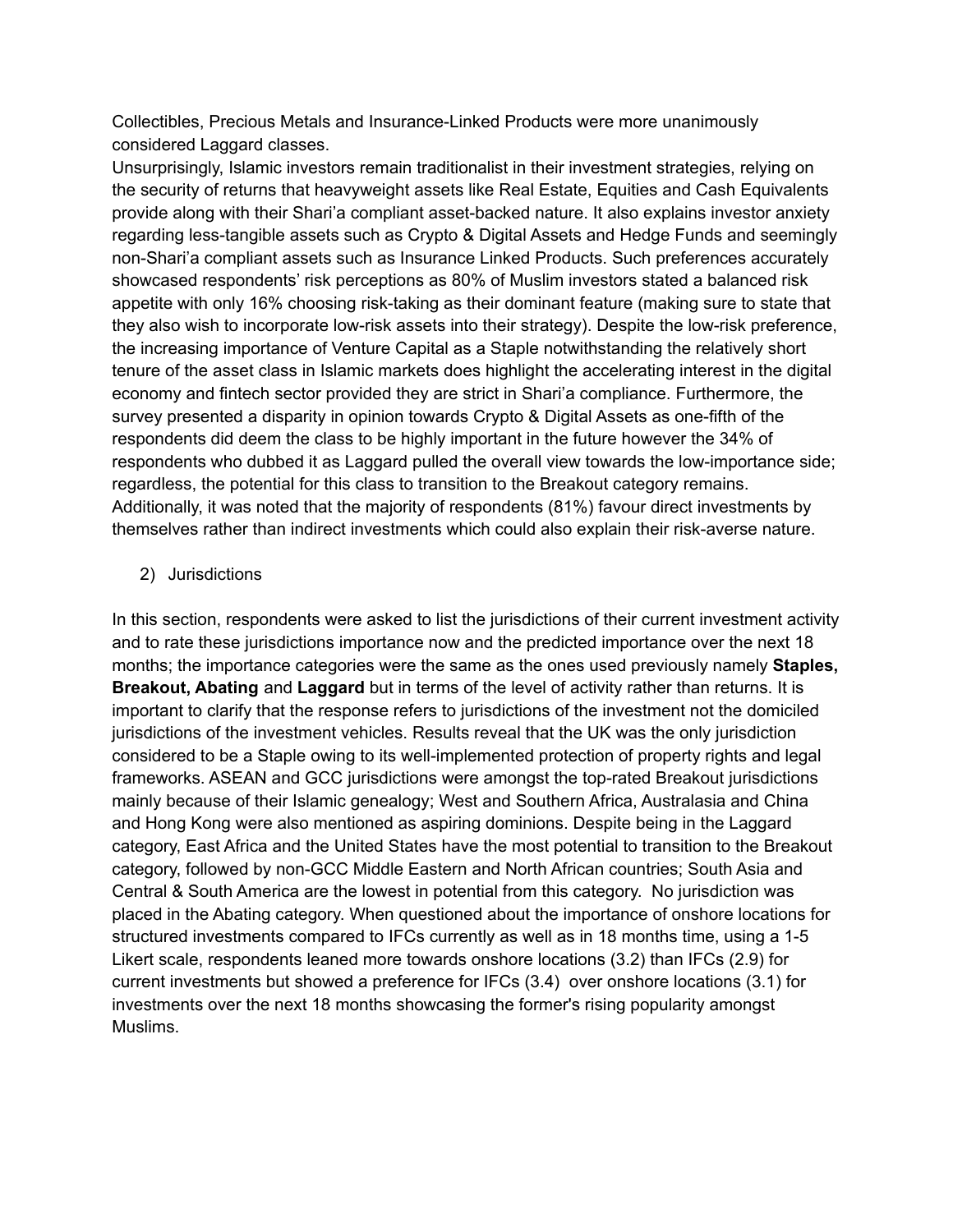## 3) Ethical Alignment

This section of the survey analysed respondents' views on Shari'a compliance in products and services and asked them to compare it to other ethical frameworks for wealth management and investments; this is important as a good portion of these investors use both types of frameworks simultaneously or interchangeably provided the latter type does not contradict Shari'a principles. Predictably, the majority of the respondents (62%) chose Shari'a compliant products over other conventional types regardless of poor performance whereas 48% of respondents chose solely ethical products regardless of poor performance. In terms of due diligence, exactly half of the respondents said that they did not consult internal/external advisory boards for Shari'a compliance knowledge and 46% of respondents said that they did not consult any advisory bodies for ethical compliance knowledge, with both respondent groups opting to rely on their own knowledge instead. Due to the lower percentages for both groups, there remains more potential and opportunities to be maximised if they were to seek professional advice and better consumer education. The survey also discovered a declining trend for Shari'a compliant products as the preferred framework for investment decisions with 56% of respondents agreeing there is a need for more jurisdictions to innovate and construct new ethical finance approaches beyond just the scope of Shari'a compliance, suggesting them to incorporate social impact initiatives such as the United Nations Sustainable Development Goals (UNSDGs), ESG, and UN Principles for Responsible Investment (PRI).

4) Portfolio Performance of Wealth Managers and Tax Advisors

When asked in the survey about their satisfaction with their wealth management, the survey focused on three specific criteria over the past 5 years which were the level of expertise in account management, objective decision-making abilities and the quality of client service. The overarching view (75%) was positive and respondents were content with the products and services provided to them. Respondents were subsequently given 9 specific factors for consideration and asked to rate their level of importance from 1 to 10. 6 out of the 9 were given a score of 9/10 which pertained to track records and overall reputation, know-how of international markets, asset classes and macro-economic trends, intimate understanding of Shari'a and other ethical considerations, and good relations and understanding of the client and their family's needs. Lesser importance (7.5/10) was given to criteria such as intuition, swift estimation of future market opportunities, ESG and sustainable finance credentials; though it must be highlighted that the last two factors only ranked low due to their neoteric nature for which wealth managers will understandably need more time to prepare for.

As for tax advice, 71% of respondents were satisfied in general with their tax advisors' performance for the past 5 years and when asked about the factors behind their views the variables were similar to the ones for wealth managers wherein overall reputation, understanding of international tax laws and strategies, and comprehensive knowledge of specific jurisdictions, tax regimes and asset class treatments were amongst the most important.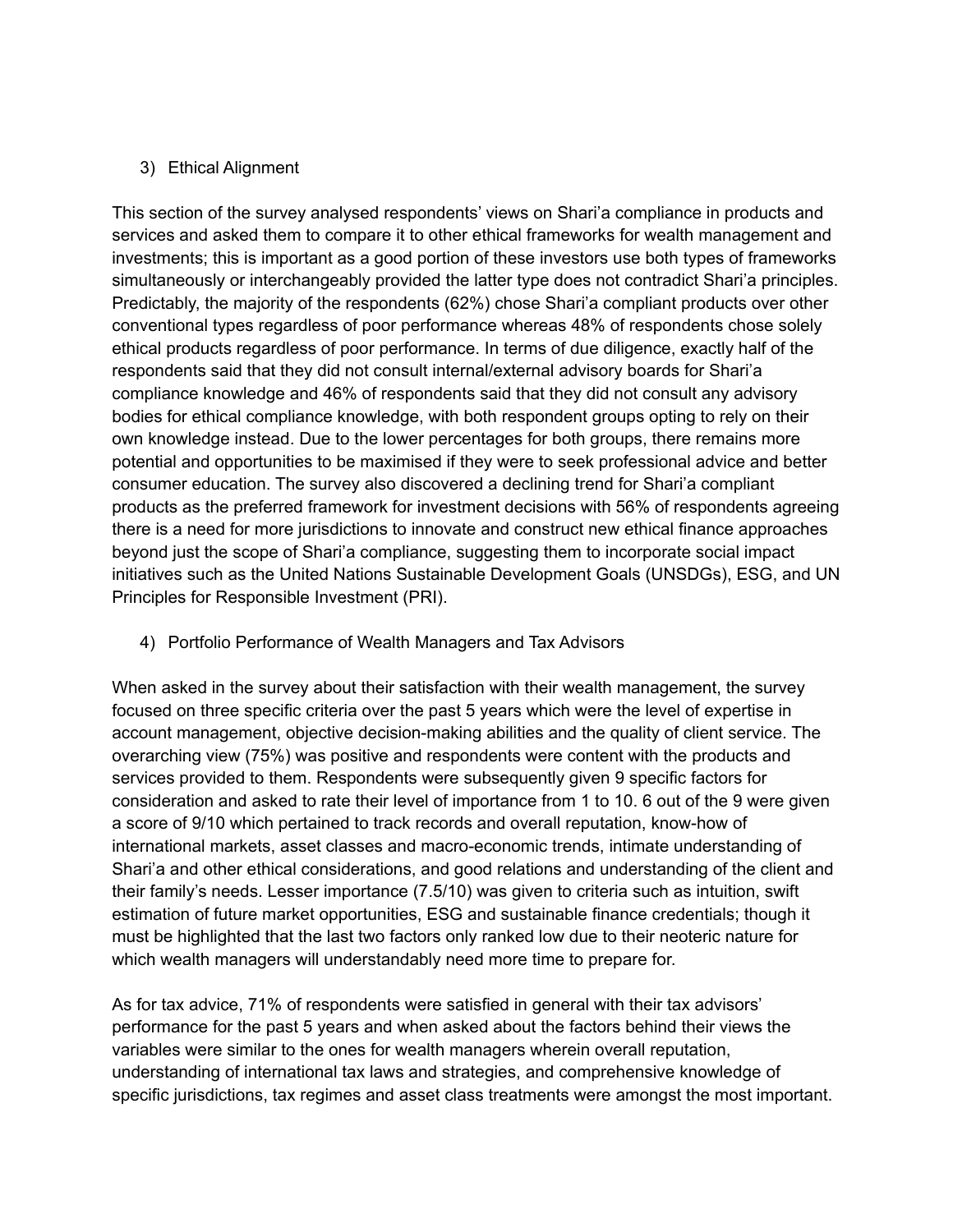Less important factors included good client/family relationships and understanding, intuition, and a good understanding of Shari'a and ethical considerations though similar to the previous case, the last factor was ranked low due to it being a recent addition to tax advisor profiles. Respondents were also asked to rank tax strategies by their level of importance; legal/company structures that allowed for better tax efficiency, asset classes with profitable tax profiles (for tax mitigation), choice of jurisdictions were ranked the highest followed by the use of philanthropy to offset tax liabilities, seeking OECD and EU compliant jurisdictions for Transparency and Information Exchange protocols and the lowest-ranked strategies being gifting and transferring wealth to the family for tax allowance maximisation; the last strategy's rank being the lowest is rather curious considering the majority of respondents belonging to the jurisdiction of the UK though this may be rationalised in the context of the low thresholds placed by the British government.

## Succession Planning

In this section of the survey, respondents were inquired about their objectives and concerns with succession planning, use of trusts, *awqaf,* and foundations in succession, and preferred jurisdictions. The most notable response was that 96% desired their heirs to inherit their wealth, with 36% already taking the appropriate steps to secure their succession and the remaining 60% in the process of doing so. The gargantuan opportunity for wealth management and jurisdictions to capitalise on these upcoming wealth transfers can not be understated over the coming years. Of these respondents planning succession, 57% stated that they plan to take tax advice and 63% plan to take Shari'a compliance advice whilst only 32% have tried using *awqaf* in their planning strategies though 99% of them have expressed positive reviews of it.

The fact that 63% of the surveyees plan to consult Shari'a advisors even though 50% stated they rely on their own knowledge may seem contradictory however this phenomenon can be explained by two reasons; either their selected jurisdiction has a minute tax impact on them or they realise that the Shari'a component of their succession planning is more intricate than they realise due to which they find it necessary to level with their personal values. Resultantly, families will seek jurisdictions that are compatible with Shari'a principles and investment structures and offer professional quality advice and management services. To this extent, Jersey is a prime example of such jurisdiction with abundant Shari'a compliance resources. Additionally, Jersey Courts emphasise their decision to not implement foreign judgements that may jeopardise wealth protection and succession structures offering families reassurance that their heirs and beneficiaries will be protected and that the testator's wishes will be honoured.

In the survey, 76% of respondents shared that trusts are an important aspect of their succession planning and the top 5 most favoured jurisdictions to conduct their affairs are Jersey, the UK, Dubai International Financial Centre (UAE), British Virgin Islands (BVI), and Malaysia. On the other hand, only 30% of the respondents stated that they have looked into foundations for their succession planning, listing the DIFC (UAE), Jersey, the UK and Cayman as their most favoured jurisdictions for foundations. They further noted that Jersey is more preferred by families looking to retain control of assets without transferring them to a trustee; this is because in Jersey a